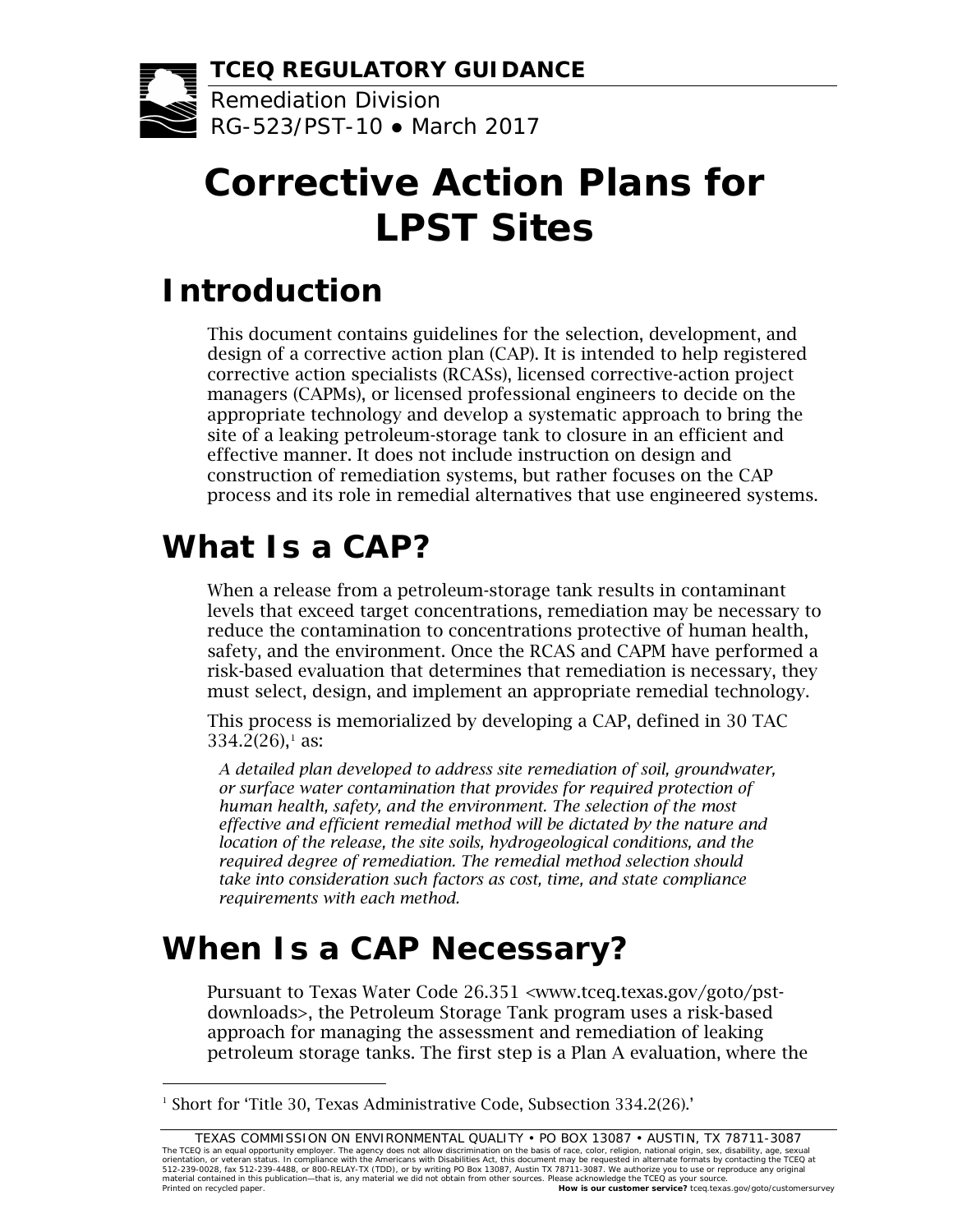RCAS and CAPM compare the site's maximum contaminant concentrations to the conservative pre-established target concentrations for the beneficialgroundwater-use category and land use applicable to the site. If contaminant concentrations are at or below Plan A target concentrations, the site may be eligible for "closure," meaning that no more assessment or remediation is warranted. Sites that do not screen for possible closure under Plan A evaluation are further evaluated using the exit-criteria flowcharts available in the guidance document entitled *"Risk-Based Corrective Action for LPST Sites"* (RG-523/PST-03), available online at

[<www.tceq.texas.gov/goto/pst-downloads>.](https://www.tceq.texas.gov/publications/rg/rg-523-pst-03)

The flowcharts evaluate potential risk posed by the groundwater and soilexposure pathways. An exposure pathway that does not appear to pose a risk to human health, safety, or the environment can be closed, and if all pathways close then a Plan B evaluation is not needed.

If the site does not meet closure requirements during the exit-criteria evaluation, the open exposure pathways are further evaluated under a Plan B evaluation. The RCAS and CAPM develop target concentrations based on the geologic and hydrologic conditions and the actual receptor information for each site. Remediating a site to target concentrations often saves money and time, compared to the more conservative Plan A target concentrations. The development of a CAP is necessary if concentrations exceed the established target concentrations as determined in the Plan B report.

### **Selecting a Remedial Technology**

The TCEQ adheres to *[How to Evaluate Alternative Cleanup Technologies](http://www2.epa.gov/ust/how-evaluate-alternative-cleanup-technologies-underground-storage-tank-sites-guide-corrective) for [Underground Storage Tank Sites: A Guide for Corrective Action Plan](http://www2.epa.gov/ust/how-evaluate-alternative-cleanup-technologies-underground-storage-tank-sites-guide-corrective)  Reviewers* [\(EPA 510-B-94-003; EPA 510-B-95-007; EPA 510-R-04-002; and](http://www2.epa.gov/ust/how-evaluate-alternative-cleanup-technologies-underground-storage-tank-sites-guide-corrective)  [EPA 510-B-16-005\) from the U.S. Environmental Protection Agency](http://www2.epa.gov/ust/how-evaluate-alternative-cleanup-technologies-underground-storage-tank-sites-guide-corrective) (the *EPA [CAP Manual](http://www2.epa.gov/ust/how-evaluate-alternative-cleanup-technologies-underground-storage-tank-sites-guide-corrective)*) when evaluating remedial technologies, system designs, and criteria for operation, monitoring, and performance (OMP) at LPST sites. However, where there are discrepancies between the *EPA CAP Manual* and *Operation, Monitoring and Performance of Remediation Systems at LPST Sites* (TCEQ publication RG-523/PST-11), TCEQ guidance takes precedence. The latest version of the *EPA CAP Manual* can be downloaded at

#### [<www.tceq.texas.gov/goto/pst-downloads>.](http://www.epa.gov/ust/how-evaluate-alternative-cleanup-technologies-underground-storage-tank-sites-guide-corrective)

Although the manual does not provide instruction on the design and construction of remediation systems, it serves as a good reference when combined with other published references, current journals, training courses, and other industry practices for engineering-related considerations in developing a CAP.

The TCEQ requires that a submitted CAP contain a detailed description of resources consulted in the technology selection for review and evaluation of the selected technology's effectiveness, with respect to the location of the release, site geology, hydrogeological conditions, and the required degree of remediation. After selecting an appropriate remedial technology, complete the Remedial Technology Screening (RTS) Form (TCEQ-00695).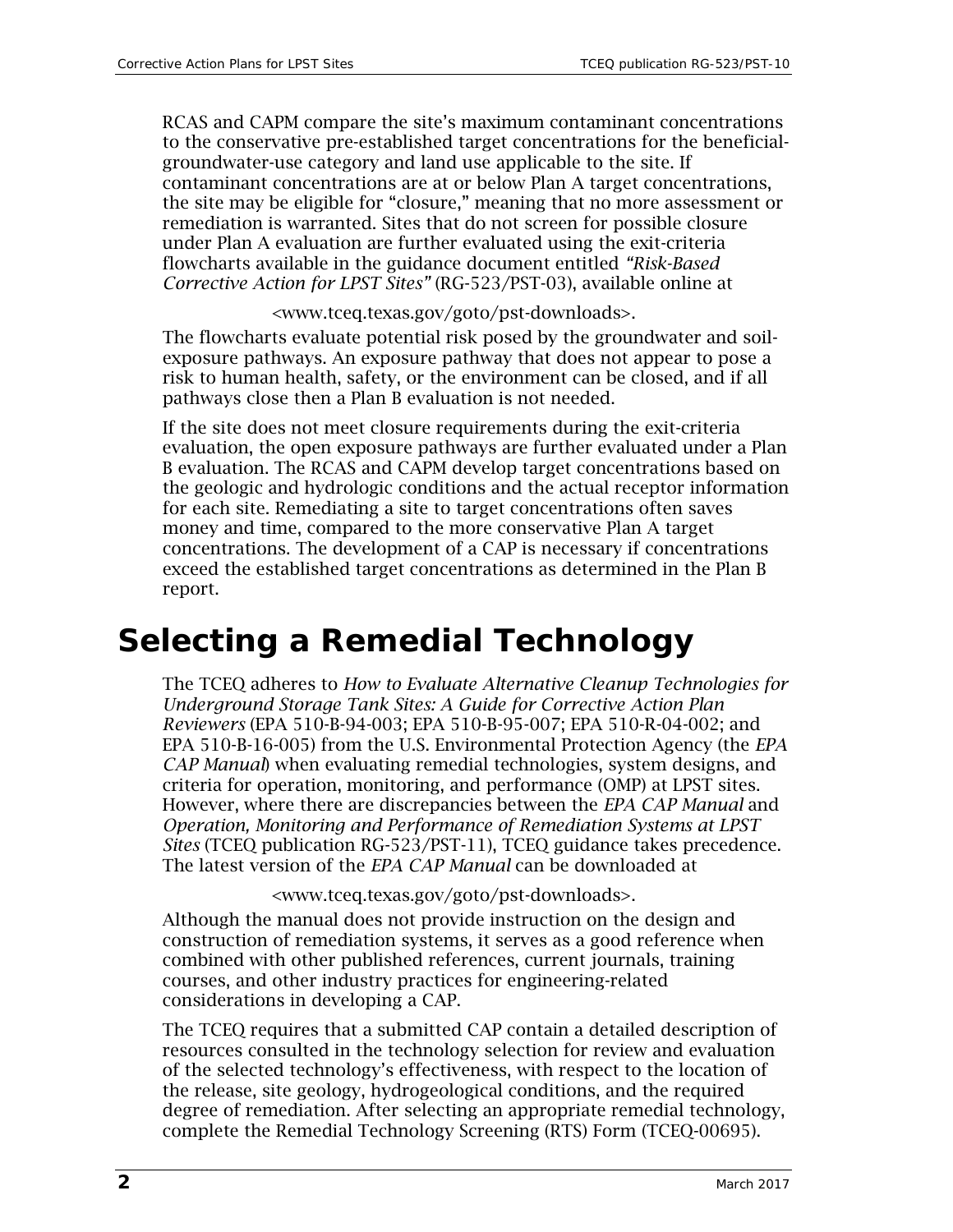The RTS Form contains the minimum criteria for specific remedial technologies to perform effectively at any given site. Feasibility tests are used to evaluate the selected technology further.

### **Feasibility Testing**

Once the RCAS and CAPM have established the need for remediation, the applicable target concentrations, and the appropriate remedial technology, the next step in CAP preparation is to identify and complete the necessary feasibility tests. Feasibility tests have a twofold application. They not only demonstrate the effectiveness of the technology on a test scale but also derive critical data essential to designing the full-scale fixed system. Please refer to the *EPA CAP Manual* for technology-specific requirements for feasibility testing.

Once the RCAS and CAPM have established the need for a feasibility test, submit a work plan for the testing and a description of the remedial technology for the site to the TCEQ for review. Following TCEQ concurrence with the proposed feasibility test, conduct the test and evaluate the results. If the results indicate that the technology is not suitable for the remediation of the site, reevaluate the suitability of that technology or consider alternative remedial methods. Otherwise, select the appropriate remedial technology and proceed by documenting the feasibility data in a feasibility report.

Submit the feasibility-test results along with a CAP using the selected remedial technology for the site for TCEQ review and concurrence. All activities related to CAP preparation should be overseen by a licensed professional engineer (P.E.). The following items must be included with the CAP:

- the results of any feasibility tests
- a discussion of why the selected remedial technology was chosen over other technologies
- a discussion of the proposed CAP
- the RTS Form

### **Preparing the CAP**

A strong correlation between the feasibility test results and corresponding design parameters is used in the design of the CAP. The content of the CAP will vary according to the type of remedial technology proposed; however, all CAPs must at least include the information described in this section. Please submit all information in the format specified below. Each section must be clearly identified with a divider. You may subdivide the sections in a manner that allows further organization of the information to facilitate review. Place any information that does not clearly fit into one of the following sections in Section IX, "Additional Information." Format the CAP report as follows.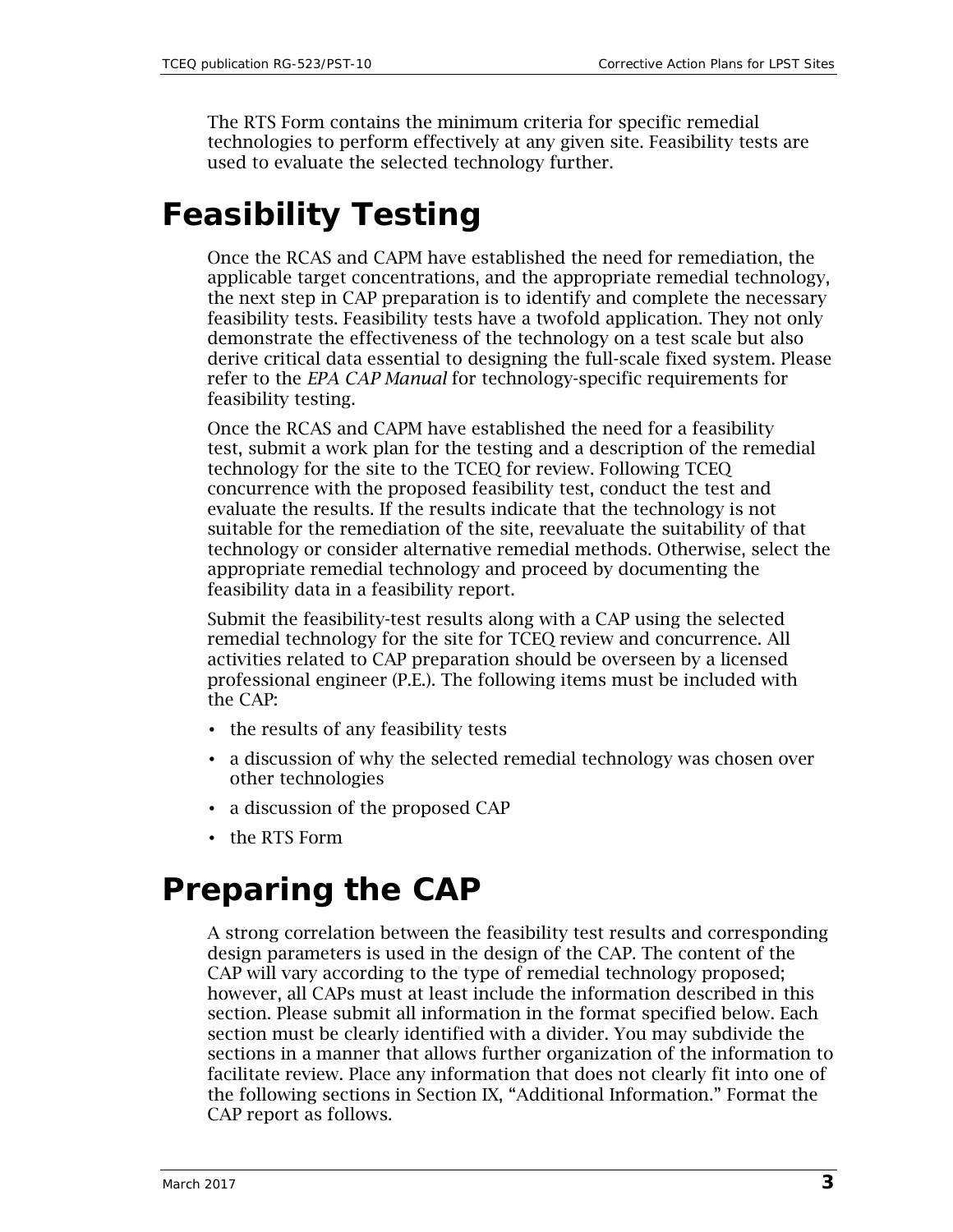#### **Table of Contents with Page Numbers**

#### **Section I: CAP Worksheet(s) (TCEQ-00707)**

### **Section II: Site-Specific Geology and Hydrogeology**

- A discussion of how the site geology and hydrogeology support the type of remediation selected for use at the site and a description of any measures or special design considerations necessary to overcome any geologic limitations. Include references to any previously submitted reports that contain any field tests conducted to determine site-specific conditions and all related calculations.
- At least one (for smaller sites) and no more than three (for larger sites) representative geologic cross-sections through each area to be treated with the proposed remediation system. Each cross-section should support the CAP design and include sufficient detail to support recovery-well placement and screening, pump intake depth, etc.
- Drawing of geologic cross-sections and subsurface interpretation and evaluation must be sealed by a licensed professional geoscientist or a P.E., as required by Texas Occupations Code Chapter 1002 [<www.tceq.texas.gov/goto/pst-downloads>](http://www.statutes.legis.state.tx.us/docs/OC/htm/OC.1002.htm) and 22 TAC 851 [<www.tceq.texas.gov/goto/pst-downloads>.](http://texreg.sos.state.tx.us/public/readtac$ext.ViewTAC?tac_view=4&ti=22&pt=39&ch=851)

### **Section III: Site-Assessment History**

- Cumulative tables for all sampling media (soil, groundwater, surface water, and vapor analytical results) as well as tank removal or repair.
- Cumulative tables of all gauging data (water-level data, thicknesses of non–aqueous phase liquids, corrected water-level data, and well-screen intervals).
- A table including the vapor pressure (mm Hg at  $20^{\circ}$ C), Henry's law constant (atm), and solubility (mg/L at 20ºC) for all of the chemicals of concern (COCs).
- The most current maps of soil and groundwater contaminant concentrations.
- The most recent groundwater gradient map.
- The most recent vapor-concentration map with readings and surface water criteria (if applicable).
- A graph of groundwater and non-aqueous phase liquid (NAPL) elevations versus time for each monitoring well.
- A graph of groundwater concentrations versus time for each COC for each monitoring event. (May be on one graph, but broken out by constituent.)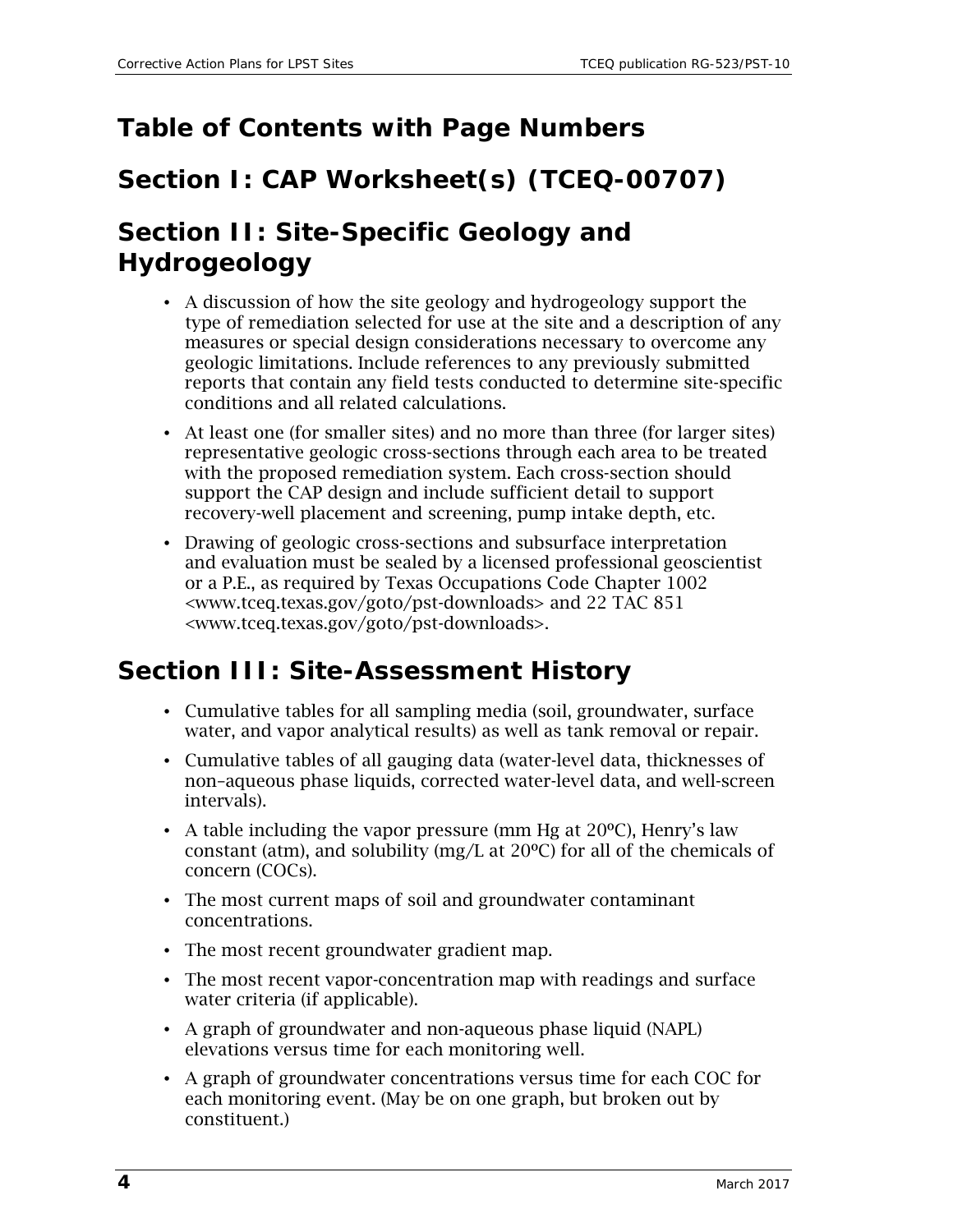#### **Section IV: Target Concentrations**

- A cumulative table of the COCs in soil, which includes both the location and the maximum concentration of each COC documented at the site as well as the target concentration for each.
- A cumulative table of the COCs in groundwater, which includes both the location and the maximum concentration of each COC documented at the site as well as the target concentration for each.
- If applicable, a table of the COCs in surface water, which includes both the location and the maximum concentration of each COC documented at the site as well as the target concentration for each.
- Reference any previously submitted reports that contain the determination of target concentrations. Provide the date of each report, the title, and the type of report (i.e., Plan A, Plan B, etc.).
- The estimated cumulative mass of contaminants to be removed. Include all calculations and methodologies used to obtain this estimate.
- The estimated time to achieve the target concentration using the proposed technology. Include all calculations and methodologies used to obtain this estimate.

#### **Section V: Remediation-System Design**

- A summary of the feasibility-test data that were used in the system design.
- A brief description of the proposed remediation system, engineering data, and utility requirements to operate the system.
- Remediation-system layout drawn to scale on a base site map and planview schematic.
- Design drawings or modifications to the design drawings and specifications of the system—must be sealed by a licensed P.E.
- Design drawings of the recovery wells and if applicable, design of the injection well.
- The estimated radius of influence (or radii of influences) overlaid on a contaminant concentration map of each COC above the target concentration.
- One or more groundwater capture zones overlaid on a contaminant concentration map of the COC or COCs requiring the highest degree of cleanup.
- Operating conditions, including weather concerns, access problems and agreements, building constraints, etc.
- Discussion of any waste-disposal considerations including the type of waste, estimated frequency of disposal, final disposition, etc.
- If vapor treatment is proposed, a table of vapor concentrations measured during feasibility testing, by direct measurement or other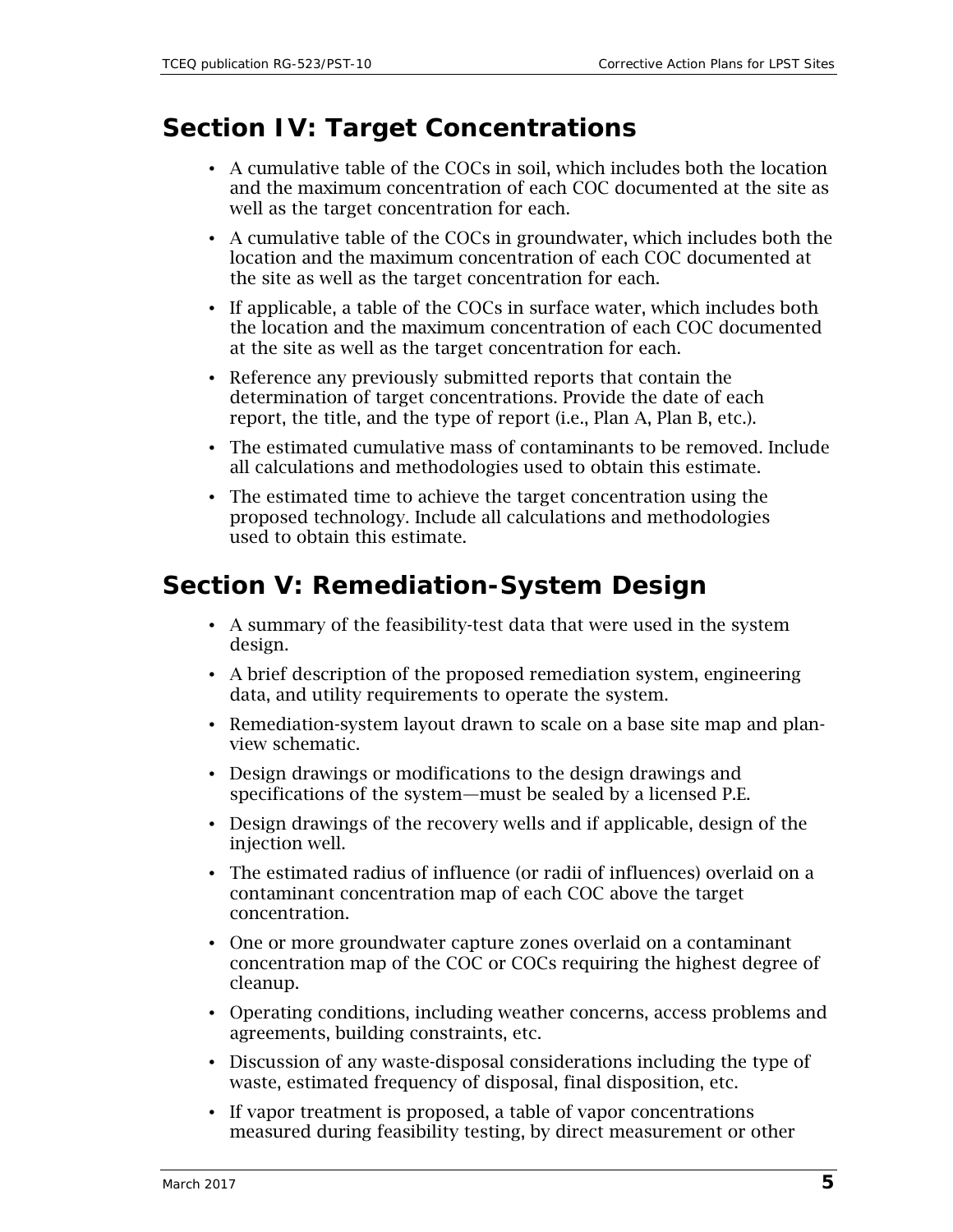methods used to determine treatment and design criteria. Include the COC name, measured concentration, location, and date of measurement.

- If applicable, a description of any air-discharge treatment system that will be used. Discuss the length of operation and whether a change in treatment technology will be required with changes in effluent and influent concentrations.
- Discuss any permits or approvals that will be necessary to implement the CAP. Identify the agencies involved and any sampling or monitoring requirements associated with the permit or approval. Include copies of any permits or approvals already obtained.
- Discuss how telemetry will be used to monitor system operations.
- Discuss a contingency plan or alternative approach that will be performed if the proposed remediation system is not effective once implemented.
- An implementation schedule that includes estimated dates for permit approval, system installation, startup, etc.

#### **Section VI: Operation, Monitoring and Performance Plan**

• A complete OMP Plan as specified in *Operation, Monitoring and Performance of Remediation Systems at LPST Sites* (RG-523/PST-11).

#### **Section VII: Closure Plan**

- A description of procedures that the RCAS and CAPM will use to determine when system operation can be discontinued and a plan for returning the system to service if contaminant concentrations rebound.
- A description of procedures for decommissioning the system and returning the site to original conditions or as near as practicable, once the TCEQ grants closure.
- For soils, the depth and locations of verification borings. Discuss the number of soil samples that will be collected, the sampling locations (intervals), and the laboratory analyses that will be conducted. Include a site plan illustrating the proposed boring locations.
- For groundwater, the number and locations of monitoring wells to be sampled and the laboratory analyses that the RCAS and CAPM will conduct.

#### **Section VIII: Monitoring Plans**

• Separate plans for: (1) system installation and startup monitoring, including a Field Activity Report (FAR) (TCEQ-00017) to document startup activities; and (2) long-term OMP monitoring that includes system modifications and any required reporting.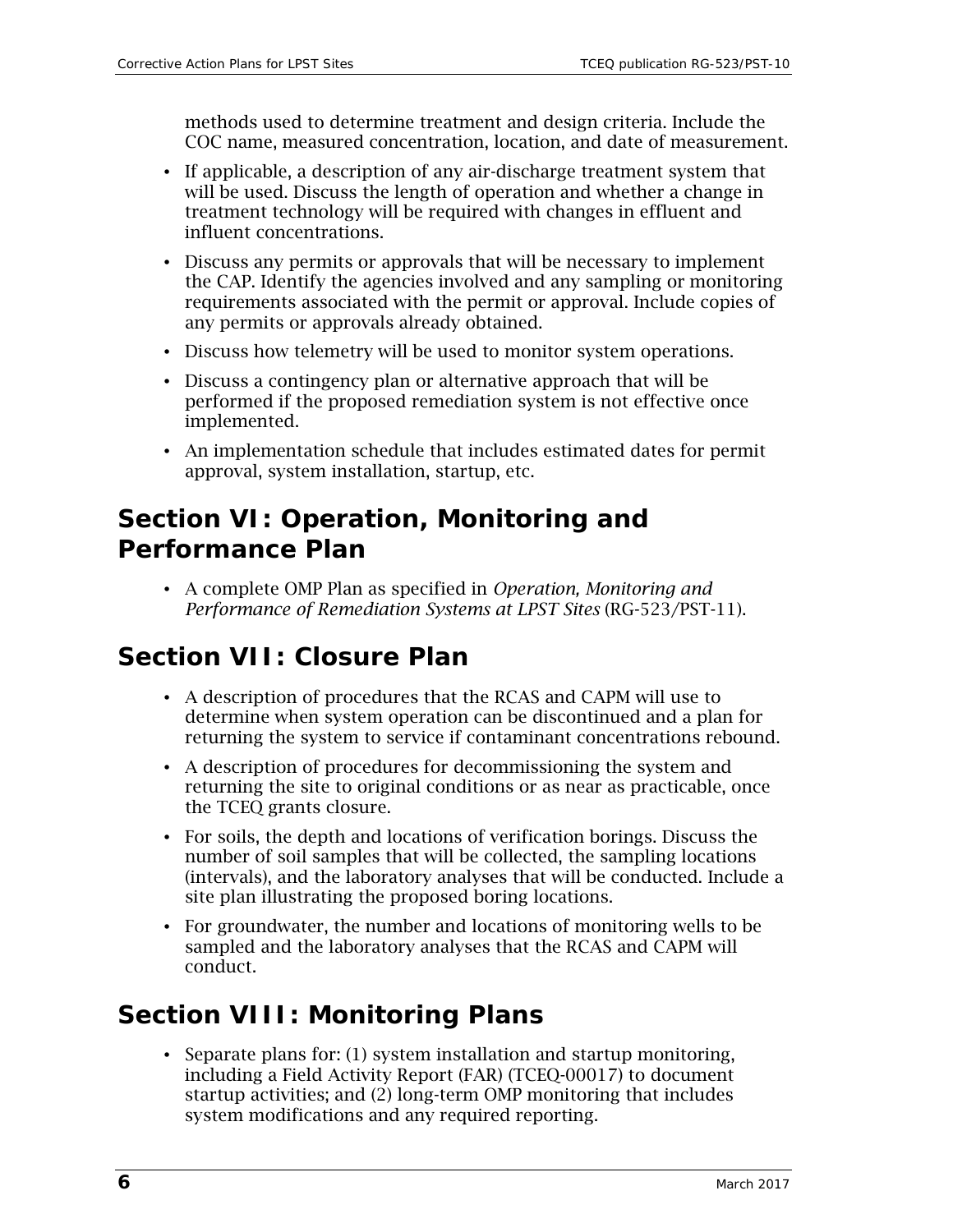#### **Section IX: Additional Information**

• Include any pertinent information that does not fit into Sections I through VIII.

#### **Appendix A: CAP Worksheet Calculations**

• All information supplied on the CAP Worksheets (TCEQ-00707) for the specified technology or technologies must be supported by data and calculations wherever applicable. If the data or calculations appear elsewhere in the CAP report, they do not need to be duplicated in this appendix but should be referenced in the CAP Worksheets.

### **Appendix B: Equipment Specifications**

• Include any equipment brochures, vendor information, or system or component specifications from the vendor.

## **CAP Worksheets**

Applicable CAP Worksheets for the selected remedial technology must be completed and included with the CAP to facilitate all critical information in a concise and consistent manner. If two or more remedial technologies are proposed at a site, then the RCAS and CAPM must complete all applicable worksheets. The RCAS and CAPM must complete the Groundwater Extraction Worksheet whenever groundwater is being extracted, either by itself or in conjunction with another remedial technology. Groundwater extraction (pump-and-treat) has been proven to be costly and ineffective as a sole method for groundwater remediation and therefore is used concurrently to enhance the effectiveness and efficiency of an alternate method (e.g., soil vapor extraction, air sparging, or enhanced aerobic bioremediation technology).

### **Interim or Emergency Measures**

Where there is imminent threat to human health and the environment, interim measures may be implemented for containment and removal of the contaminant plume while the permanent CAP is being implemented. The data obtained during this interim phase can be incorporated in the design of a permanent CAP.

Approval from the TCEQ is not required to begin emergency abatement or recovery of non–aqueous phase liquids, as immediate response for such situations is required under [30 TAC 334.77](http://texreg.sos.state.tx.us/public/readtac$ext.TacPage?sl=R&app=9&p_dir=&p_rloc=&p_tloc=&p_ploc=&pg=1&p_tac=&ti=30&pt=1&ch=334&rl=77) and [334.79.](http://texreg.sos.state.tx.us/public/readtac$ext.TacPage?sl=R&app=9&p_dir=&p_rloc=&p_tloc=&p_ploc=&pg=1&p_tac=&ti=30&pt=1&ch=334&rl=79) However, if a remediation system installed for initial abatement continues to be operated to reduce contaminant concentrations, the RCAS and CAPM must submit a CAP after the initial emergency abatement period. Often, a remedial technology selected for emergency abatement may not be capable of achieving long-term goals without modifications—for example,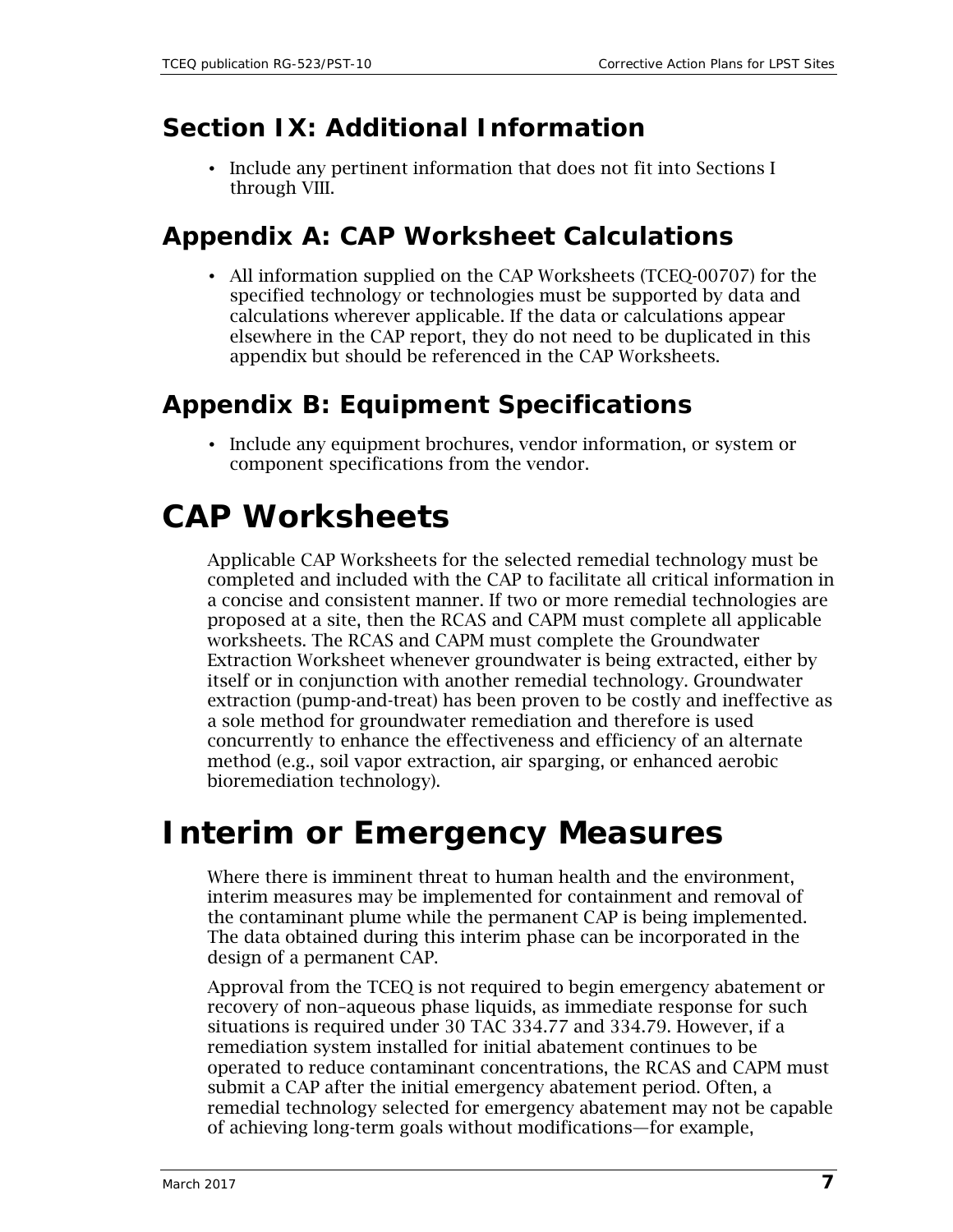groundwater extraction (pump and treat) as a stand-alone remedial technology used for interim containment is not effective for long-term remediation. Therefore, continued operation of a remediation system used for initial abatement requires TCEQ approval.

### **System Installation**

After the TCEQ has approved the CAP, submit a Notice of Remediation System Installation (NRSI) Form (TCEQ-00694) to both the appropriate TCEQ regional office and the central office in Austin at least five business days before the start of system installation. A licensed P.E. must supervise installation of the system. When installation is complete, the system must be started up and monitored immediately according to the submitted and approved OMP plan. Please refer to TCEQ publication RG-523/PST-11 for guidance on completing OMP Plans. Within 45 days of system startup, the RCAS and CAPM must submit a FAR (TCEQ-00017) documenting the completed installation activities to the TCEQ. The following items must be included with the FAR:

- Construction details of the system (if different from original drawings included in the CAP report).
- Photographic documentation of the installed system.
- The results of the startup monitoring activities (refer to Table 1 from RG-523/PST-11), including any analytical results.

## **System Operation**

System operation, monitoring, and reporting must continue as specified in publication RG-523/PST-11. The system must be constantly monitored for efficiency, performance, and effectiveness and to determine whether target concentrations have been met. System modifications and updates must be performed as necessary to maintain efficiency.

If the system is not operating as designed (efficiently or effectively), notify the TCEQ immediately, and evaluate the system. Make adjustments as soon as possible to bring the system into optimal effective running status.

If the system is no longer effective, the RCAS and CAPM must submit a work plan for system modifications or for a new remedial approach to the TCEQ. Repairs or redesign of an engineered system must be overseen by a licensed P.E.

The contaminant concentrations must be constantly monitored and compared to the target concentrations to determine if the remediation goals have been met. When target concentrations have been met for two consecutive quarters, operations should cease (with concurrence from the TCEQ). The RCAS and CAPM must submit to the TCEQ a current Operation, Monitoring and Performance Report (OMPR) (TCEQ-00696) (see publication RG-523/PST-11) and any other documentation necessary to demonstrate that the target concentrations have been met. Upon TCEQ concurrence, conduct all confirmation-monitoring activities. At least four quarters of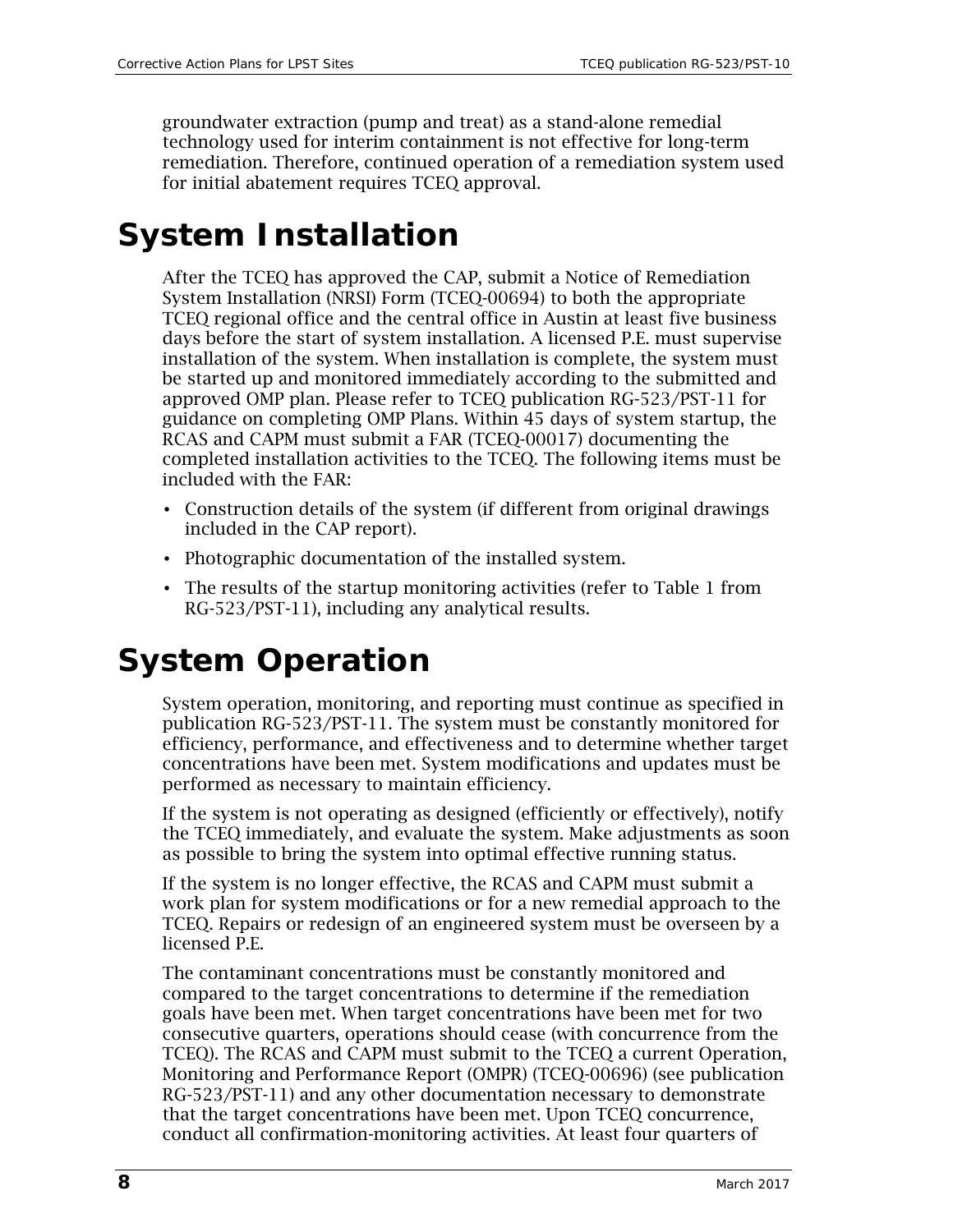confirmatory monitoring showing stable or decreasing concentrations is required to demonstrate that target concentrations have been achieved. If rebound of groundwater concentrations occurs over two consecutive quarters, notify the TCEQ, and submit a work plan for further remediation necessary to obtain site closure (system restart, targeted system operations, secondary remediation activities, etc.). Continue with remediation until target concentrations have been achieved.

### **Site Closure**

Once confirmation monitoring indicates that the target concentrations have been met and that no further corrective action is necessary, prepare and submit a Site Closure Request (SCR) (TCEQ-00028) to the TCEQ with the results of the confirmation monitoring. The TCEQ will review the SCR and issue a Final Site Closure Letter if appropriate. Once site closure has been approved, plug and abandon all monitoring, recovery, and injection wells as well as conducting any needed site restoration. In most circumstances, the remediation system will be removed from the site during closure.

### **Points to Note**

- 1. The RCAS and CAPM must submit an RTS Form (TCEQ-00695) and technical justification for remedial technology selection prior to completion of feasibility tests. Soil and aquifer parameters can be obtained from a reliable source (hydrogeology textbooks, manuals, cited literature, etc.).
- 2. All engineered plans and specifications for on-site equipment, structures, or systems used in the remediation or management of wastes (except soil excavation, landfill disposal, well sampling, or monitoring), must be properly sealed by a licensed P.E. Additionally, the construction and installation of such equipment, structures, or systems must be performed under the supervision of a licensed P.E.
- 3. The RCAS or CAPM is required to notify both the local TCEQ regional office and central office in Austin at least five business days before beginning remediation-system installation by filling out the NRSI Form (TCEQ-00694). This notification is required to allow the TCEQ ample time to schedule on-site inspections and observe the installation.
- 4. The TCEQ will not accept any documents submitted as a CAP that do not contain all the information required by [30 TAC 334.81.](http://texreg.sos.state.tx.us/public/readtac$ext.TacPage?sl=R&app=9&p_dir=&p_rloc=&p_tloc=&p_ploc=&pg=1&p_tac=&ti=30&pt=1&ch=334&rl=81)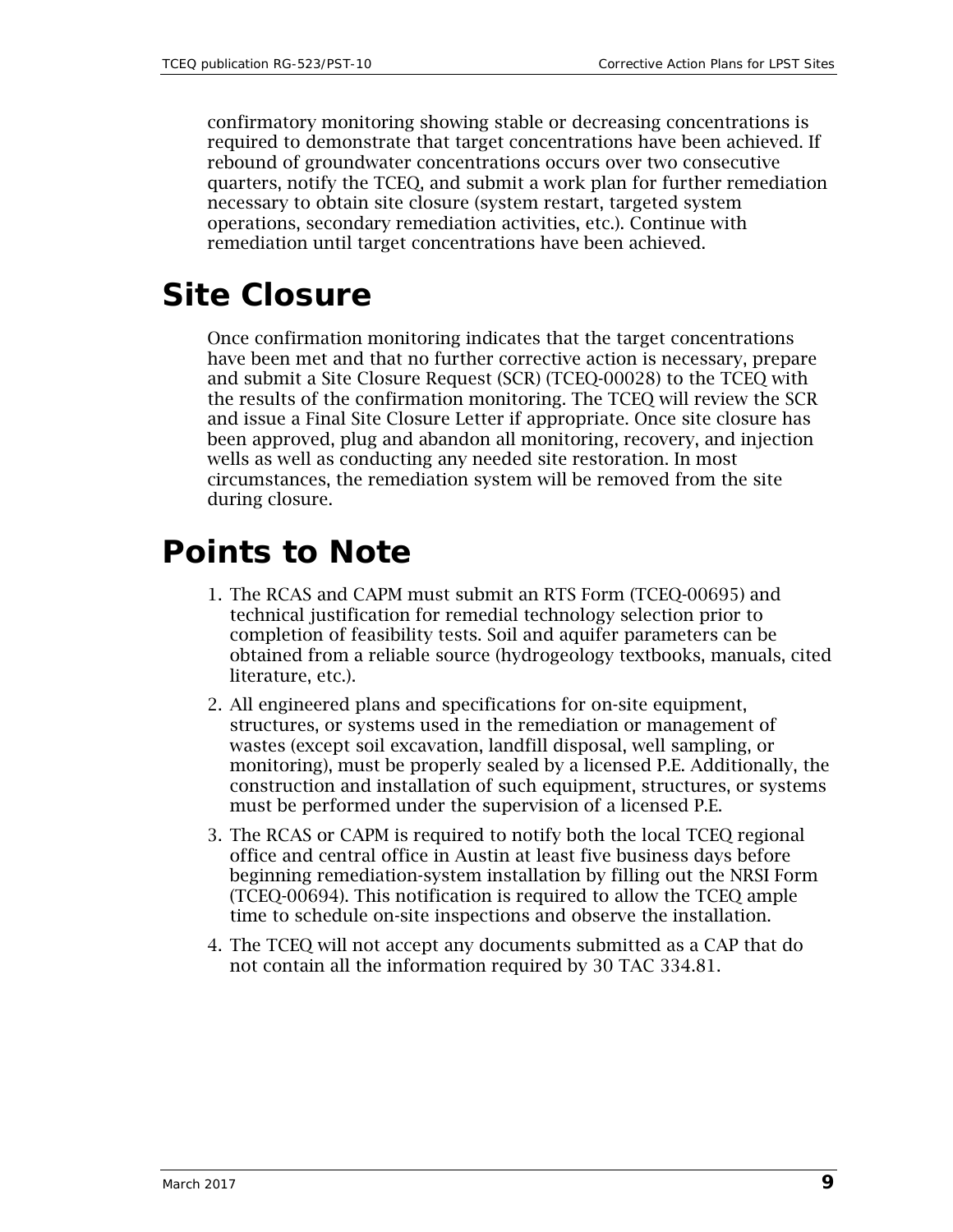### **Corrective Action Plan (CAP) Process**

Part 1. Are You Ready to Begin Preparation of a CAP?



#### Figure 1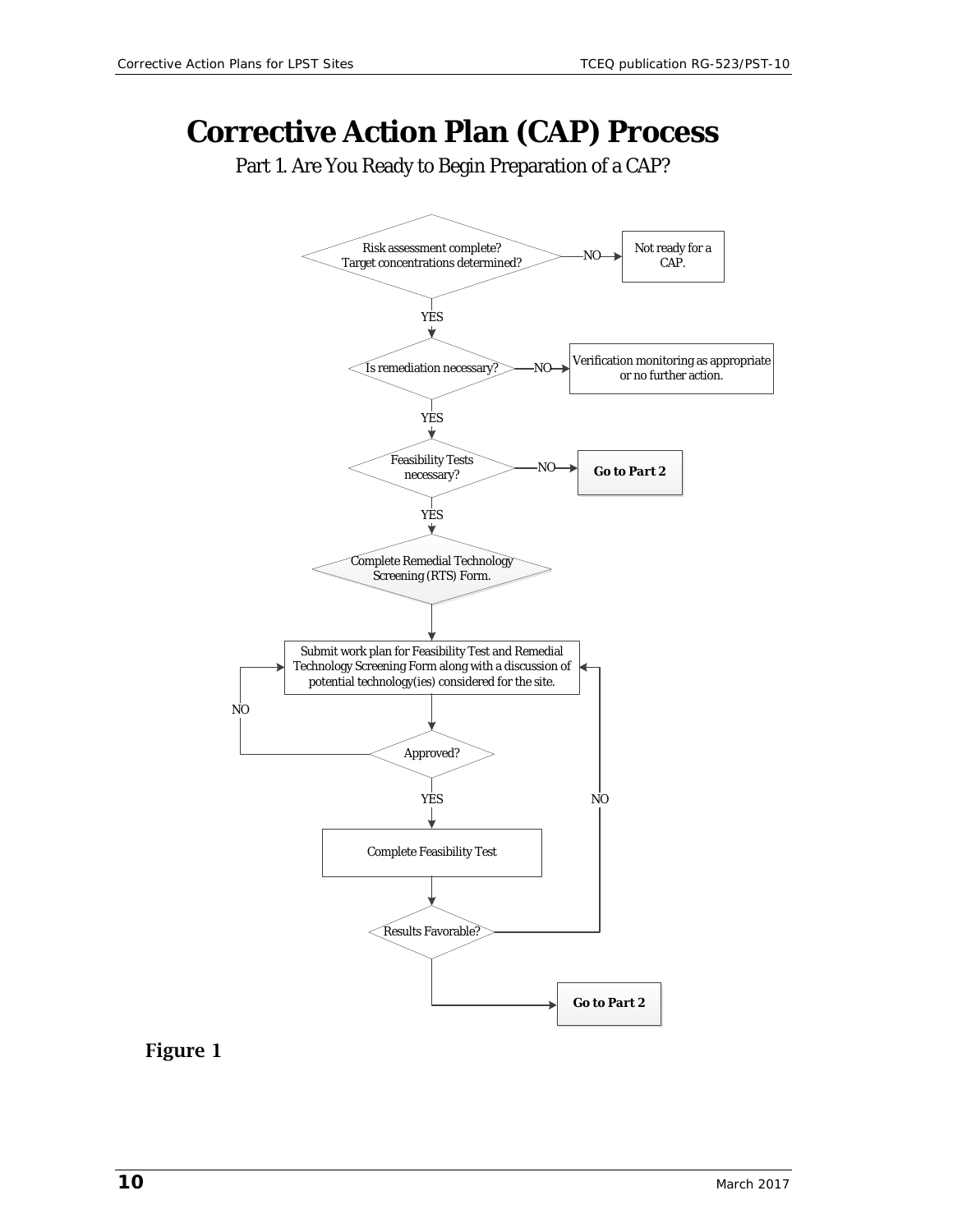### **Corrective Action Plan Process**





#### Figure 2